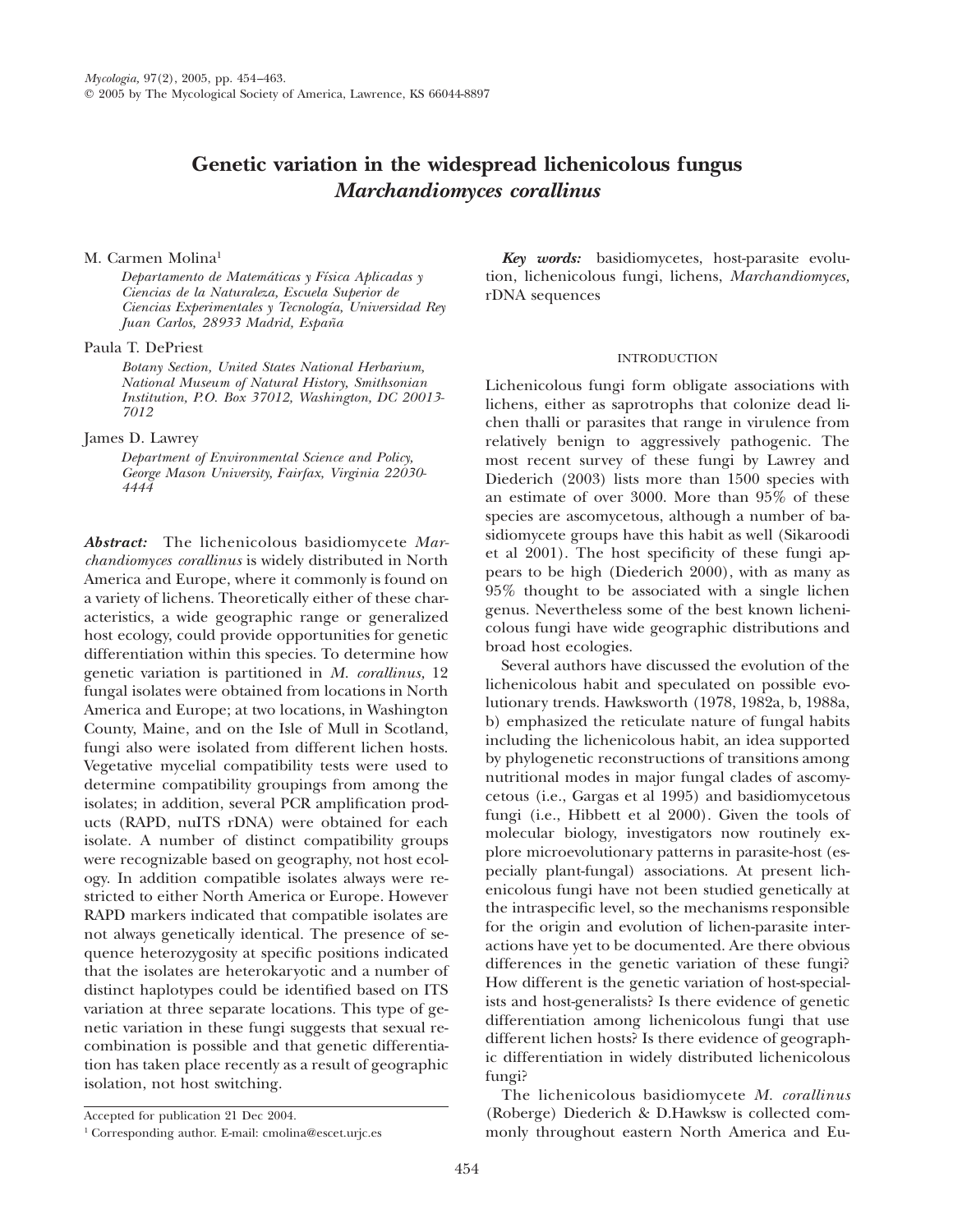rope from a variety of host lichens, including species of *Parmelia* s.l., *Physcia* s.l., *Lepraria, Pertusaria, Lecanora* and *Lasallia.* Infected lichens exhibit obvious coral-colored bulbils clustered on the surface of the thallus. A sexual stage has not been observed, and the nuclear condition of the bulbilliferous stage is not known. However basidiomycete teleomorph of another species in the genus, *M. aurantiacus* (Lasch) Diederich & Etayo, was described (Diederich et al 2003) as *Marchandiobasidium auranticacum* Diederich & Schultheis. The anamorph is common in polluted habitats in Europe, and it also attacks a variety of lichens, especially species of *Physcia.* In addition to *M. corallinus* and *M. aurantiacus* the genus includes one other species, *M. lignicola* Lawrey & Diederich, that appears from molecular data to be most closely related to *M. corallinus* but is lignicolous in habit (DePriest et al 2005), indicating a remarkably flexible nutritional ecology in the members of this genus.

The presumed close relationships among *Marchandiomyces* and other mitosporic genera (*Hobsonia, Illosporium*), discussed at various times in the literature (Lowen et al 1986), were shown by Sikaroodi et al (2001) to be erroneous, as predicted by Etayo and Diederich (1996). It should be noted that the most recent edition of the Dictionary of the Fungi (Kirk et al 2001) classifies *Marchandiomyces* as an anamorphic ascomycete, citing Sikaroodi et al (2001); this is clearly a mistake because the latter study demonstrates an unambiguous basidiomycetous position for *Marchandiomyces.*

The phylogenetic reconstructions of DePriest et al (2005) placed the three species of *Marchandiomyces* in a clade made up of representatives of the types of the genera *Dendrocorticium, Duportella, Laeticorticium* and *Vuilleminia.* Various authors (Hibbett and Thorn 2001, Binder and Hibbett 2002, Hibbett and Binder 2002, Larsson et al 2004) have recognized the distinctiveness of this clade but have referred to it using different names. Hibbett and Binder (2002) refer to it as the *Dendrocorticium* clade, and Larsson et al (2004) call it a corticioid clade; both studies make clear that fungi traditionally considered to be corticioid are widely distributed among the basidiomycetes.

The wide geographic distribution and host amplitude of *M. corallinus* would appear to present numerous opportunities for genetic differentiation in this fungus. During the past decade a small group of samples has been obtained from various locations in North America and Europe representing the known range of this fungus, and in certain locations samples were taken from different lichen hosts in the same habitat. We since have used pairwise tests of mycelial

compatibility (Rayner 1991, Worrall 1997) and presence of various molecular markers (RAPD, nuITS rDNA) to describe the isolates genetically and assess the level of genetic differentiation among the populations they represent.

We expected results of these investigations to shed light on a number of questions, among them: (i) How genetically distinct are these bulbilliferous (presumably asexual) fungi? (ii) Is there evidence, direct or indirect, for a heterokaryotic nuclear condition in these fungi? (iii) How are vegetative compatibility groups distributed geographically? (iv) Is genetic differentiation correlated with geographic distance or host ecology?

### METHODS

*Fungal specimens.*—Isolates from 12 specimens of *Marchandiomyces corallinus* were used. Specimens were collected from North America and Europe from a variety of locations representing the known range of this fungus (TABLE I). In two locations (Maine and Scotland) a sufficient amount of material could be obtained from different lichen hosts growing in the same habitat to test for genetic differentiation possibly caused by host switching in the fungus.

*Isolation of fungal cultures.*—Fungal cultures were isolated from freshly collected material. Infected thalli were washed briefly in sterile water, and bulbils were removed using a flamed needle. Bulbils were placed on either potato-dextrose agar (PDA) or Sabouraud's medium (Difco Laboratories Inc., 10 g Bacto Neopeptone/L, 20 g Bacto Dextrose/ L), and mycelial outgrowths were subcultured monthly (Lawrey 2002). Voucher cultures of new isolates were sent to the American Type Culture Collection for reference. These cultures were used for compatibility/incompatibility tests and for DNA extraction.

*Mycelial compatibility groupings.*—Pairwise tests of mycelial compatibility were done with 8-mm diam mycelial plugs taken from the margin of a 14 d old colony of each isolate and placed about 25 mm apart on  $100 \times 15$  mm dishes containing PDA. All possible pairwise combinations were tested, including pairs from the same isolate. The dishes were incubated 14 d and examined for the presence of an aversion or barrage reaction in the zone of contact between mycelial outgrowths. Isolates that formed a reaction were assigned to different compatibility groups. All tests were replicated.

*DNA extraction.*—Total DNA was extracted from each of the cultures using the TES extraction protocol modified from Grube et al (1995). Fungal tissue was ground in TES buffer (100 mM Tris, 10 mM EDTA, 2% SDS, pH 8.0), with 1.4 M NaCl and 10% CTAB, and extracted twice with 1 volume chloroform : isoamyl (24:1). DNA was precipitated in 0.6 volume of isopropanol with sodium acetate and washed with 70–80% ethanol. The DNA pellet was suspended in 20–30 mL of deionized water, and the DNA was quantified by visualizing with ethidium bromide on a 1% agarose gel.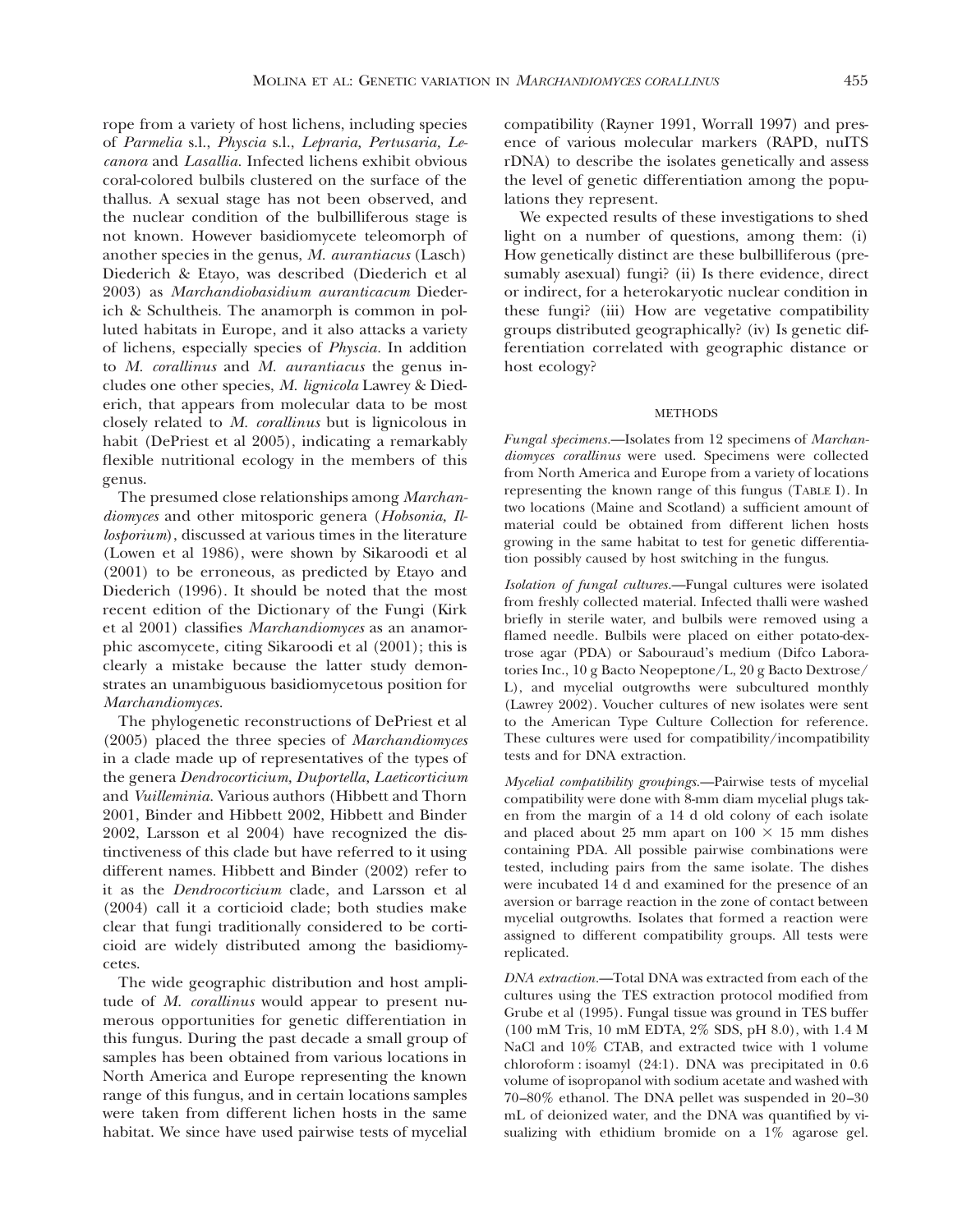### 456 MYCOLOGIA

| GMU isolate    |                     |                                 |                             |                 |
|----------------|---------------------|---------------------------------|-----------------------------|-----------------|
| N <sub>o</sub> | Collector           | Location                        | Lichen substrate            | ATCC number     |
| $IL106-95$     | Lawrey 1619         | Bear Is, Maryland (USA)         | Flavoparmelia baltimorensis | 200796          |
| $IL108-96$     | Lawrey 1626         | Augusta Co., Virginia (USA)     | Lasallia papulosa           | 200797          |
| $IL136-00$     | Cullen & Fox 216    | Isle of Mull, Scotland (Europe) | Pertusaria amara            | MYA-1118        |
| $IL160-00$     | Buck 37514          | Howell Co., Missouri (USA)      | Pertusaria neoscotia        | MYA-1119        |
| $IL161-00$     | Buck 37404          | Madison Co., Arkansas (USA)     | Pertusaria plittiana        | MYA-1120        |
| $IL167-00$     | Fox (no number)     | County Kerry, Ireland (Europe)  | Tephromela atra             | MYA-1377        |
| $IL171-00$     | Fox 322             | Isle of Mull, Scotland (Europe) | Ramalina subfarinacea       | MYA-1378        |
| $IL172-00$     | Fox 322             | Isle of Mull, Scotland (Europe) | Parmelia sulcata            | MYA-1379        |
| IL173.00       | Fox 322             | Isle of Mull, Scotland (Europe) | Hypogymnia physodes         | <b>MYA-1380</b> |
| $IL213-01$     | Cole 9290           | Washington Co., Maine (USA)     | Lasallia papulosa           | MYA-2499        |
| $IL222-01$     | Diederich 14869     | Moselle, France (Europe)        | Porpidia cinereoatra        | <b>MYA-2501</b> |
| $IL236-02$     | Hoffman (no number) | Washington Co., Maine (USA)     | Xanthoparmelia sp.          | MYA-2827        |

TABLE I. Specimens of *Marchandiomyces corallinus* used in the study with collector, location of collection, lichen substrate and ATCC accession number

When the extractions were carried out using natural (not isolated) material or when the amount of the culture was small, DNA was extracted using the Dneasy Plant Mini Kit (Qiagen) with minor modifications as described elsewhere (Crespo et al 2001).

*RAPD-PCR amplification.*—The protocol for PCR amplification is derived from Sikaroodi et al (2001) and modified for RAPD-PCR amplification. Fragments were amplified from the genomic DNA  $(\sim 10 \text{ ng})$  with 1.25 units of Klentaq 1 (Ab peptides Inc.) in 100 mL PCR reactions in a reaction buffer (10 mM Tris pH 8.3, 50 mM KCl and 2 mM  $MgCl<sub>2</sub>$ ), with 200  $\mu$ M of each of the four dNTPs and 0.5  $\mu$ M of each primer. The reactions were carried out in a Perkin-Elmer Cetus DNA Thermal Cycler, for 42 cycles with these conditions for most reactions: template denaturation at 94 C for 1 min, primer annealing at 30 C for 1 min, and primer extending at 72 C for 2 min (extended by 5 s in each cycle). The primers used were P102 (5'-GGTGGGGACT-3'), P130 (5'-GGTTATCCTC-3'), P131 (5'-GAAACAGCGT-3'), P128  $(5'$ -GCATATTCCG-3') and P129  $(5'$ -GCGGTATAGT-3'). Amplification products were separated by electrophoresis, stained with ethidium bromide and visualized under UV light. All clearly visible bands were included in the analysis; faint bands were considered unidentifiable. To assess the



FIG. 1. Position of primers used in this analysis. The nu-SSU-1785-5' (MC1) primer is *Marchandiomyces corallinus*specific for the ITS region. The nu-ITS-146A-3' (MC9) and nu-ITS-146G-3' (MC10) primers were used to establish the heterokaryotic character of *M. corallinus.*

reproducibility of our data RAPD amplifications were twice repeated; all replicates produced identical band patterns.

*nu-ITS PCR amplification.*—DNA isolates were diluted (10– 300-fold) to get approximately 10 ng for amplifications. Amplification reactions were carried out as described in Sikaroodi et al (2001). The nuITS1 region was amplified between primer nu-SSU-1766-5' (ITS5) and primer ITS2 (White et al 1990). We obtained one sequence from bulbils of a field-collected specimen of *M. corallinus* ( JL236) growing on *Xanthoparmelia* sp, using a primer designed especially for this purpose,  $nu\text{-SSU-1785-5'}$  MC1 (FIG. 1) and ITS4 (White et al 1990). Two new primers to amplify a fragment of ITS1 also were designed to establish the presence of one or two templates in the isolates: nu-ITS-146A-3' and nu-ITS-146G-3' (FIG 1.). Both were paired with ITS5.

PCR products were purified of excess primers with either of two protocols: (i) precipitation with 20% polyethylene glycol and 2.5 mol/L NaCl or (ii) filtration through PCR Wizards (Promega) following the manufacturer instructions. The concentration and size of the PCR amplification products were estimated by comparing to nucleotide weight and size markers after agarose gel electrophoresis and stained with ethidium bromide and exposure to UV light.

*DNA sequencing.*—Double stranded PCR products were sequenced from each of the amplification primers and a number of internal sequencing primers (ITS2 and ITS3). Approximately 100 ng of cleaned products were sequenced from 3.2 pM of primer with the PRISM Ready Reaction Dye Deoxy Terminator Cycle Sequencing Kit (Applied Biosystems). The reaction was carried out in a Perkin Elmer Cetus DNA Thermal Cycler for 25 cycles under these conditions: template denaturation was done at 96 C for 30 s, primer annealing at 50 C for 15 s and primer extension at 60 C for 4 min. The cycle sequencing products were purified of excess dye with filtration through Sephedex G-50 Fine (Pharmacia) columns and were run on a 4% polyacrylamide gel in a 373A and 377 Automatic Sequencer (Applied Biosystems).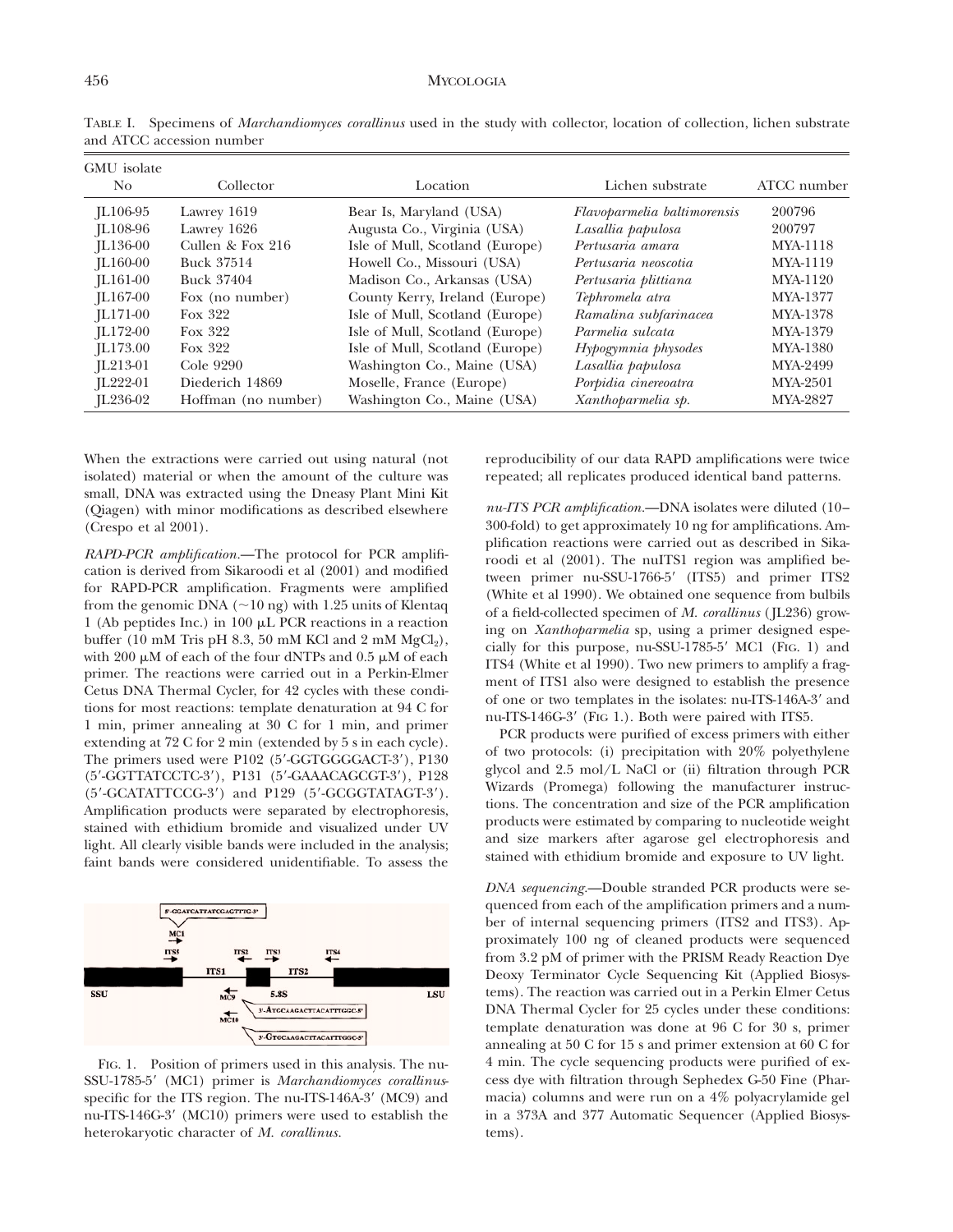

FIG. 2. Example of a gel showing amplification products from DNA of *Marchandiomyces corallinus* isolates using RAPD primer "102". Isolates  $1 = \text{[L106(MD), 2]}$  $[L213(ME), 3 = [L236(ME), 4 = [L108(VA), 5 =$  $JL160(MO)$ , 6 =  $JL161(AR)$ , 7 =  $JL167(IRE)$ , 8 =  $[L136(SCO), 9 = [L171(SCO), 10 = [L172(SCO), 11 =$  $\text{IL173(SCO)}$ ,  $12 = \text{IL222(FRA)}$ .

*Sequence compiling.*—Base calling software (Sequencing Analysis, ABI Prism, 2.1.1) was used to produce a preliminary nucleotide sequence. The nucleotide sequence fragments were compiled with Sequence Navigator 1.0 (Applied Biosystems). The sequences were confirmed by comparison to sequences produced from the opposite strand and altered by manual base calling where appropriate.

## RESULTS

*Mycelial compatibility.*—Pairwise tests of mycelial compatibility were used to obtain a general idea of genetic similarity. Genetically identical (or sufficiently similar) mycelia will anastomose readily when grown together on agar, but genetically incompatible mycelia will form interaction zones. Several mycelial compatibility (MC) groups were discovered for *M. corallinus* (TABLE III), and they appear to be correlated with geographic location because compatibility was never observed between any North American

sample and any European sample. Samples from North America form three compatibility groups: MC1 is represented by a single culture JL106 (Maryland), MC2 is represented by two cultures from different lichens in the same location, JL213 and JL236 (Maine), and MC3 is represented by JL108 (Virginia), JL160 (Missouri) and JL161 (Arkansas). Samples from Europe form four compatibility groups. Three are represented by single isolates, MC4 from JL167 (Ireland), MC5 from JL136 (Scotland), MC7 from JL222 (France), and a fourth (MC6) is represented by three isolates from different lichen hosts in the same habitat, JL171, JL172 and JL173 from Scotland. In both North America and Europe samples from different lichen substrates in the same location are always from the same compatibility group (TABLE III). European samples collected from Lochbuie Stone Circle, Isle of Mull (Scotland), included those growing on *Ramalina subfarinacea* (Ramalinaceae), *Parmelia sulcata* and *Hypogymnia physodes* (Parmeliaceae), and all are of the MC6 compatibility group. North American samples collected at the Eagle Hill Field Station in Maine from two lichen substrates, *Xanthoparmelia* sp. and *Lasallia papulosa,* were of the MC2 compatibility group.

*RAPD analyses.*—RAPD PCR band patterns were distinct for most isolates, even those from the same mycelial compatibility group (FIG. 2, TABLE II); only JL160 and JL161 had the same band pattern. RAPD bands cannot distinguish heterokaryotic from haploid nuclear conditions, nor can they distinguish homozygotes from heterozygotes in heterokaryotic individuals. Given the possibility that *M. corallinus* bulbilliferous stages are heterokaryotic, we were hesitant to assign much meaning to these data beyond the observation that isolates are rarely identical, which indicates a much higher level of genetic variation among both North American and European populations than we expected for asexual fungi.

*ITS1 results.*—Sequences of certain of the cultures (e.g., JL106, JL213, JL236) exhibited a double peak

TABLE II. RAPD band patterns in each fungal isolate using five different primers.  $P =$  unidentifiable,  $D' = D$  pattern except in one band

| North America          |             |             |             | Europe      |             |             |              |                     |                     |                     |                     |                     |
|------------------------|-------------|-------------|-------------|-------------|-------------|-------------|--------------|---------------------|---------------------|---------------------|---------------------|---------------------|
| <b>RAPD</b><br>Primers | JL106<br>МA | IL213<br>МE | IL236<br>МE | IL108<br>VA | IL160<br>МO | JL161<br>AR | IL167<br>IRE | JL136<br><b>SCO</b> | JL171<br><b>SCO</b> | JL172<br><b>SCO</b> | IL173<br><b>SCO</b> | IL222<br><b>FRA</b> |
| " $102"$               | А           |             | А           | A'          | A'          |             | В            | В                   | B                   | B                   | В                   | В                   |
| "128"                  | А           | B           | В           | C           | C           |             | Ð            | Ð                   | D                   | D                   | D                   |                     |
| " $129"$               | Α           | B           | B           | C           | В           | В           | Ð            | Ð                   |                     | D                   | D                   | D                   |
| " $130"$               | Α           | B           | C           |             | B'          | B'          |              |                     | G                   | E                   |                     |                     |
| "131"                  |             |             |             |             |             |             | В            | В                   |                     | C'                  | C'                  | F                   |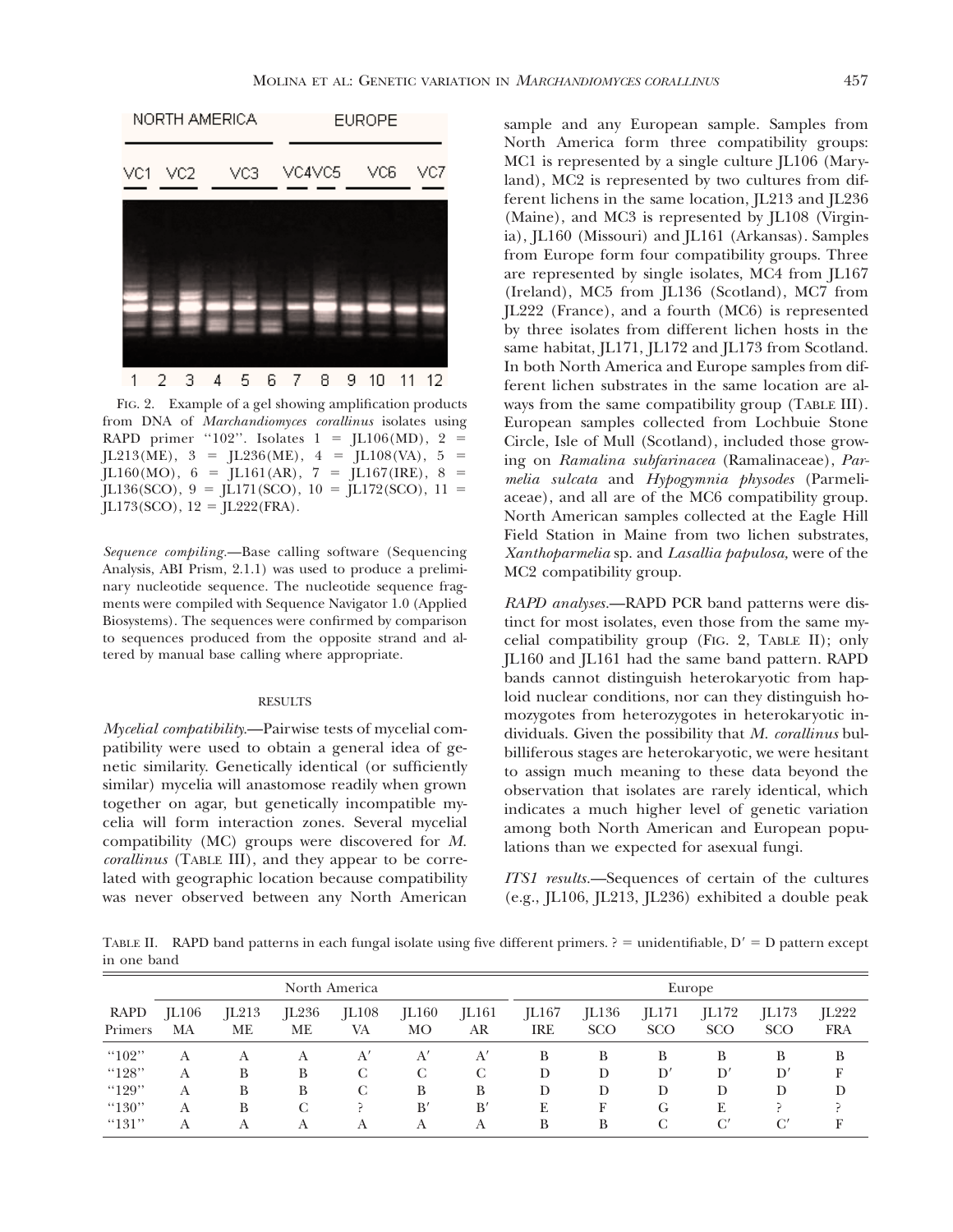

FIG. 3. Electropherograms obtained from DNA using several primers. A. Sequence from culture [L106 (MD) that is presumably heterozygous at the 146 position of ITS1 using the ITS2 primer (the same electropherogram was obtained using ITS5),  $R =$  double peak A and G,  $Y =$  double peak C and T. B. Sequence of culture JL106 (MD) using M9 primer (nu-ITS-146A-3', 5'-CGGTTTACATTCAGAACGTA-3'). C. Sequence of culture [L106 (MD) using M10 primer (nu-ITS-146G-3', 5'-CGGTTTACATTCAGAACGTG-3').

on positions 103  $(A/G)$  and 146  $(T/C)$  on the ITS1 segment (FIG. 3A) when they were obtained using ITS5 or ITS2. When this fragment was sequenced using the primer MC9 (nu-ITS-146A-3', 5'-CGGTTTA-CATTCAGAACGTA-3'), designed to match one of the possible sequences for this region, a clear electropherogram was found with an ''A'' at the downstream 103 position (FIG. 3B). When this same fragment was sequenced using the primer MC10 (nu-ITS-146G-3', 5'-CGGTTTACATTCAGAACGTG-3'), designed to match the other possible sequence for this position, a uniform electropherogram without double peaks was found with a ''G'' at the downstream 103 position (FIG. 3C). These molecular markers indicated the presence of two distinct DNA haplotypes in the extract obtained from these isolates, suggesting a heterozygous state for these particular sequence positions. One haplotype has ''A'' at position 103 and ''T'' at position 146, and the other has ''G'' at position 103 and ''C'' and position 146. This is not true of all isolates, however, because several cultures (e.g., JL136 from Scotland) exhibited a uniform electropherogram when ITS2 (FIG. 4A) and ITS5 (FIG. 4B)

were used to sequence the ITS1 fragment. If these are also heterokaryotic, this pattern suggests a homozygous state for this particular sequence position.

Certain isolates (e.g., JL171, JL172 and JL173 from Scotland) also exhibited double peaks downstream from the 141 ITS1 position when the electropherogram was obtained with ITS2 (FIG. 4C) and downstream from the 132 ITS1 position when the ITS5 was used (FIG. 4D). This alteration is also apparently a consequence of overlap of two different templates. One of them was constituted by the sequence 5'-ACA- $CACAC-3'$  (5AC repeated) and the other one by 5'-ACACACACACAC-3' (6AC repeated). A uniform electropherogram was obtained when both templates had the same number of ''ACs'' at the position (FIG. 4A and B) and double peaks were detected when the templates had a different number of ''ACs'' repeated (FIG. 4C and D). Four haplotypes were obtained for this microsatellite, two of which we are interpreting as homozygous (5AC/5AC and 6AC/6AC) and two heterozygous (5AC/4AC and 6AC/5AC). One group of isolates (e.g., JL108, JL160, JL161) had double peaks on position 103 (A/C) and on the position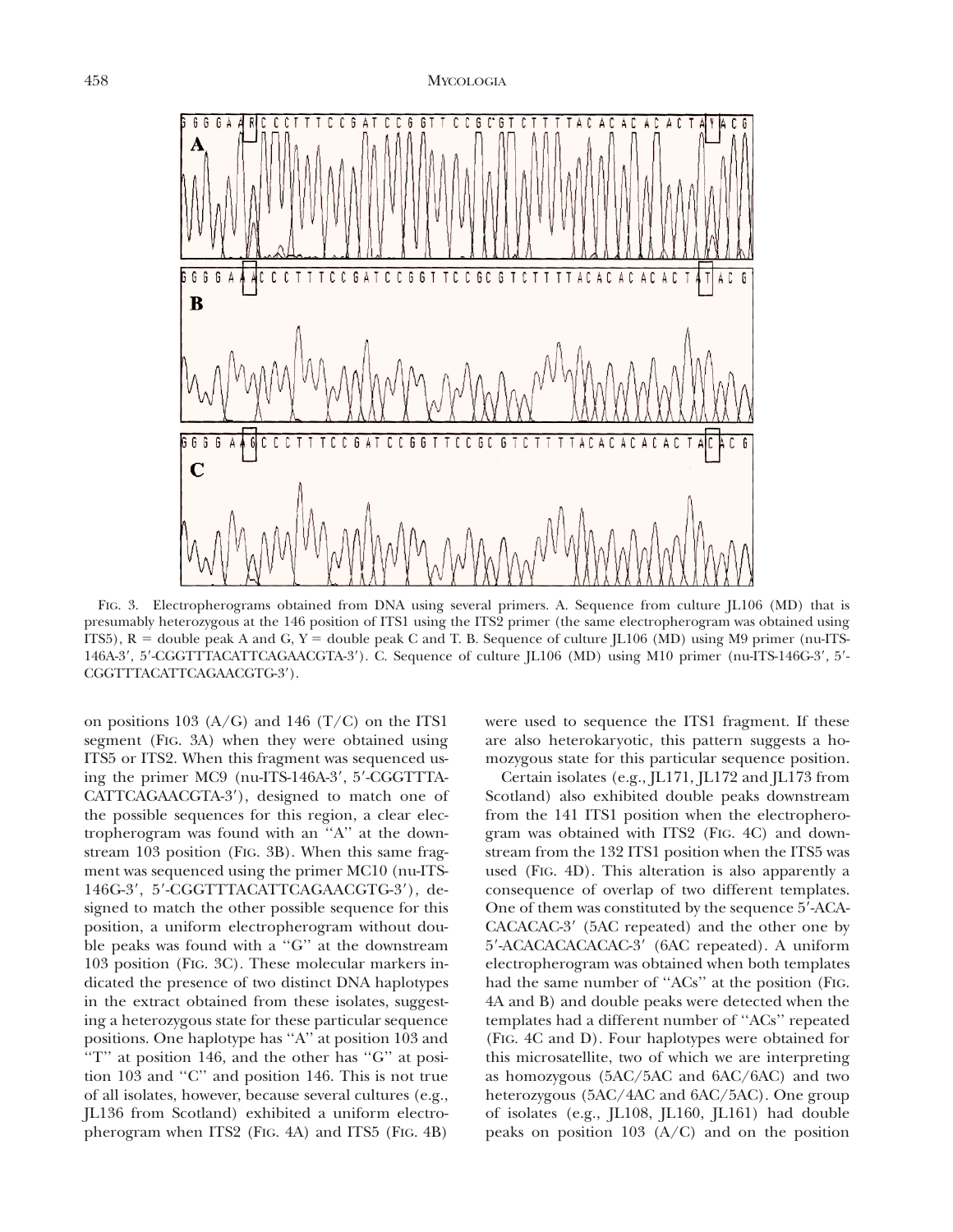

FIG. 4. Electropherograms obtained from DNA using two primers, ITS1 and ITS2. A. Sequence from culture JL136(SCO) that is presumably homozygous for five "AC" repeats (molecular marker "132" in TABLE IV) in the ITS1, using the ITS2 primer. B. Sequence from culture JL136 (SCO) using the ITS5 primer. C. Sequence from culture JL173 (SCO) that is presumably heterozygous for the number of ''AC'' repeats in the ITS1, using the ITS2 primer. D. Sequence from culture JL173 (SCO) using the ITS5 primer. Asterisks (\* \*) show the positions where double peaks indicate the overlap of templates with different numbers of "AC" repeats. The arrows show the downstream sequence direction.

region 133 to 138 (5AC/4AC). However given the lack of variation on position 146  $(T/T)$  we could not fully resolve the DNA haplotypes.

Altogether our investigations identified three molecular markers from ITS1 at the 103, 132 and 146 positions. The inferred pattern of arrangement of the various haplotypes in each of the sequences is provided (TABLE IV). Patterns observed for these markers generally match those obtained in the mycelial compatibility tests (TABLE III). It is interesting, however, that certain isolates (the North American isolates JL106, JL213 and JL236 and the European isolates JL136 and JL167) share one ITS haplotype

(Haplotype 1) but belong to different compatibility groups. However RAPD markers for these isolates are also clearly different, indicating that they are not clonally derived.

## DISCUSSION

It is becoming clear from recent molecular studies that fungi assumed to be exclusively clonal actually are capable of recombination in nature (Taylor et al 2000), and this appears to be the case with *Marchandiomyces corallinus* as well. The presence of largerthan-expected ITS and RAPD variation in isolates of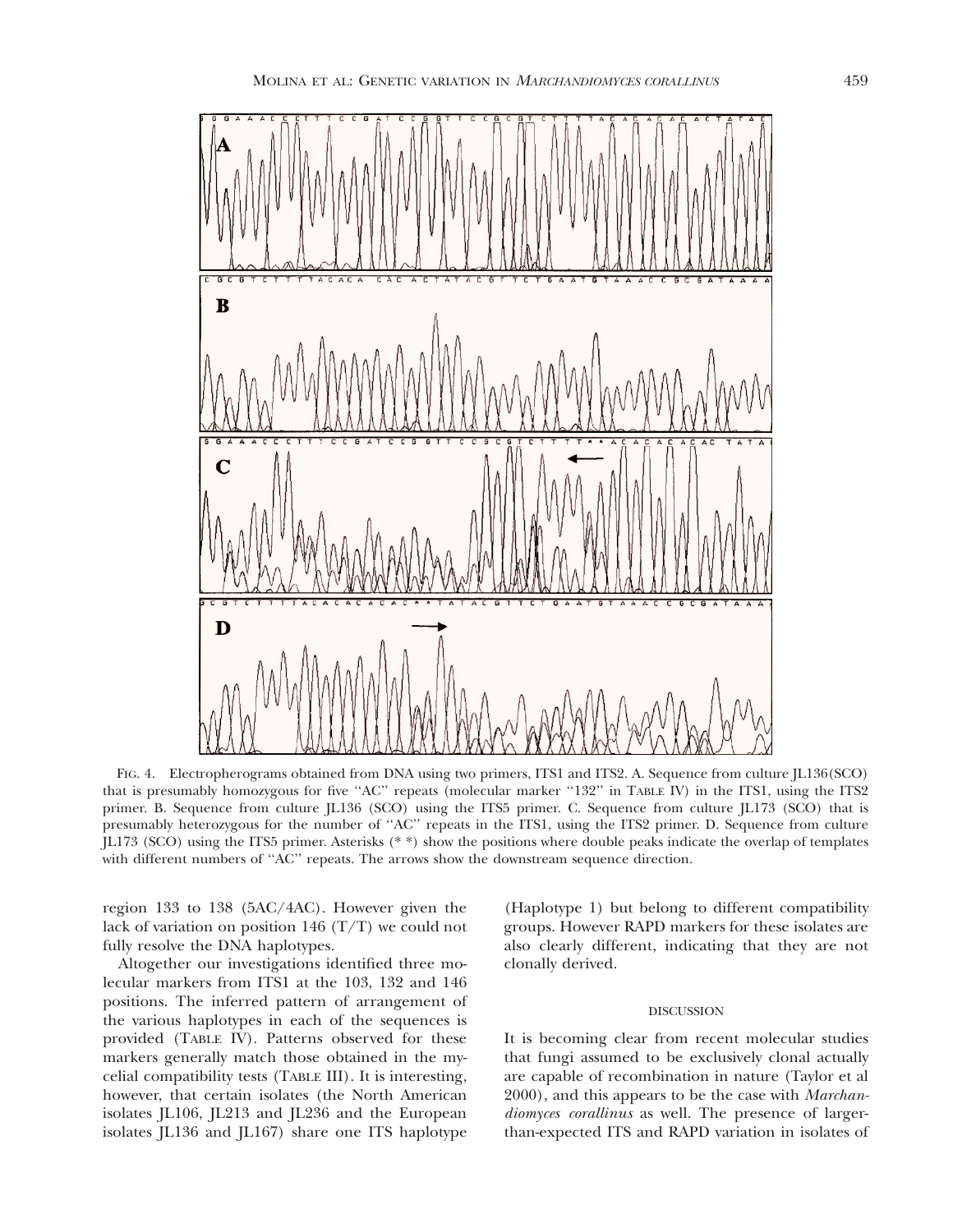# 460 MYCOLOGIA

|                  |          |         | <b>ITS1</b> Positions |                 |                      |
|------------------|----------|---------|-----------------------|-----------------|----------------------|
| Fungal isolates  | " $103"$ | "132"   | "146"                 | МC              | <b>RAPD</b> patterns |
| IL106 MD         | A/G      | 5AC/5AC | T/C                   | MC1             | <b>AAAAA</b>         |
| IL213 ME         | A/G      | 5AC/5AC | T/C                   | MC2             | <b>ABBBA</b>         |
| IL236 ME         | A/G      | 5AC/5AC | T/C                   | MC2             | <b>ABBCA</b>         |
| IL108 VA         | A/C      | 5AC/4AC | T/T                   | MC <sub>3</sub> | A'CC?A               |
| IL160 MO         | A/C      | 5AC/4AC | T/T                   | MC <sub>3</sub> | A'CBB'A              |
| IL161 AR         | A/C      | 5AC/4AC | T/T                   | MC <sub>3</sub> | A'CBB'A              |
| <b>IL167 IRE</b> | A/A      | 5AC/5AC | T/T                   | MC <sub>4</sub> | <b>BDDEB</b>         |
| $IL136$ SCO      | A/A      | 5AC/5AC | T/T                   | MC <sub>5</sub> | <b>BDDFB</b>         |
| <b>IL171 SCO</b> | A/A      | 6AC/5AC | T/T                   | MC <sub>6</sub> | BD'DGC               |
| IL172 SCO        | A/A      | 6AC/5AC | T/T                   | MC <sub>6</sub> | BD'DEC'              |
| IL173 SCO        | A/A      | 6AC/5AC | T/T                   | MC <sub>6</sub> | BD'D?C'              |
| <b>IL222 FRA</b> | A/A      | 6AC/6AC | T/T                   | MC7             | <b>BFD?F</b>         |

TABLE III. Molecular markers at the 103, 132 and 146 ITS1 positions, mycelial compatibility group (MC), and RAPD band patterns for each isolate

*M. corallinus* and the presence of more than one distinct haplotype in some of these isolates suggests that genetic recombination (or less likely hybridization) is at least possible in this fungus and that geographic differentiation has taken place. Even isolates ob-

tained from the same habitat have different RAPD patterns, indicating that many populations of this fungus are made up of more than one genet and that few are derived clonally. The only isolates with identical RAPD patterns were from specimens collected

TABLE IV. Inferred ITS haplotype combinations for each of the fungal isolates used in the study. Five distinct haplotypes (1–5) were inferred from the 12 isolates. Haplotype sequences from cultures JL108 VA, JL160 MO, and JL161 AR could not be fully resolved. Molecular markers at three ITS1 positions, as in Table III are shown in **bold type**. Complete haplotype 1 ITS sequences (ITS1, ITS2, and 5.8SS) for isolates JL106 MD and JL136 SCO were previously deposited as GenBank AY583324 and AY583325, respectively

| Fungal isolates | Inferred ITS haplotype combinations | Haplotypes                                   |                |
|-----------------|-------------------------------------|----------------------------------------------|----------------|
|                 | " $103"$                            | "146"<br>" $132"$                            |                |
| IL106 MD        |                                     | ACCCTTTCCGATCCGGTTCCGCGTCTTTTACACACACAC--TAT |                |
|                 |                                     | GCCCTTTCCGATCCGGTTCCGCGTCTTTTACACACACAC--TAC | $\overline{2}$ |
| JL213 ME        |                                     | ACCCTTTCCGATCCGGTTCCGCGTCTTTTACACACACAC--TAT |                |
|                 |                                     | GCCCTTTCCGATCCGGTTCCGCGTCTTTTACACACACAC--TAC | 2              |
| JL236 ME        |                                     | ACCCTTTCCGATCCGGTTCCGCGTCTTTTACACACACAC--TAT |                |
|                 |                                     | GCCCTTTCCGATCCGGTTCCGCGTCTTTTACACACACAC--TAC | $\overline{2}$ |
| <b>JL108 VA</b> |                                     | MCC--TTCSGATYTGGTCCYACGTSTTTATCACACACAC--TAT | 3              |
|                 |                                     | MCC--TTCSGATYTGGTCCYACGTSTTTATCACACAC----TAT | 4              |
| JL160 MO        |                                     | MCC--TTCSGATYTGGTCCYACGTSTTTATCACACACAC--TAT | 3              |
|                 |                                     | MCC--TTCSGATYTGGTCCYACGTSTTTATCACACAC----TAT | 4              |
| JL161 AR        |                                     | MCC--TTCSGATYTGGTCCYACGTSTTTATCACACACAC--TAT | 3              |
|                 |                                     | MCC--TTCSGATYTGGTCCYACGTSTTTATCACACAC----TAT |                |
| JL167 IRE       |                                     | ACCCTTTCCGATCCGGTTCCGCGTCTTTTACACACACAC--TAT |                |
|                 |                                     | ACCCTTTCCGATCCGGTTCCGCGTCTTTTACACACACAC--TAT |                |
| JL136 SCO       |                                     | ACCCTTTCCGATCCGGTTCCGCGTCTTTTACACACACAC--TAT |                |
|                 |                                     | ACCCTTTCCGATCCGGTTCCGCGTCTTTTACACACACAC--TAT |                |
| JL171 SCO       |                                     | ACCCTTTCCGATCCGGTTCCGCGTCTTTTACACACACAC--TAT |                |
|                 |                                     |                                              |                |
| JL172 SCO       |                                     | ACCCTTTCCGATCCGGTTCCGCGTCTTTTACACACACAC--TAT |                |
|                 |                                     |                                              | 5              |
| JL173 SCO       |                                     | ACCCTTTCCGATCCGGTTCCGCGTCTTTTACACACACAC--TAT |                |
|                 |                                     |                                              | 5              |
| JL222 FRA       |                                     |                                              | 5              |
|                 |                                     |                                              | 5              |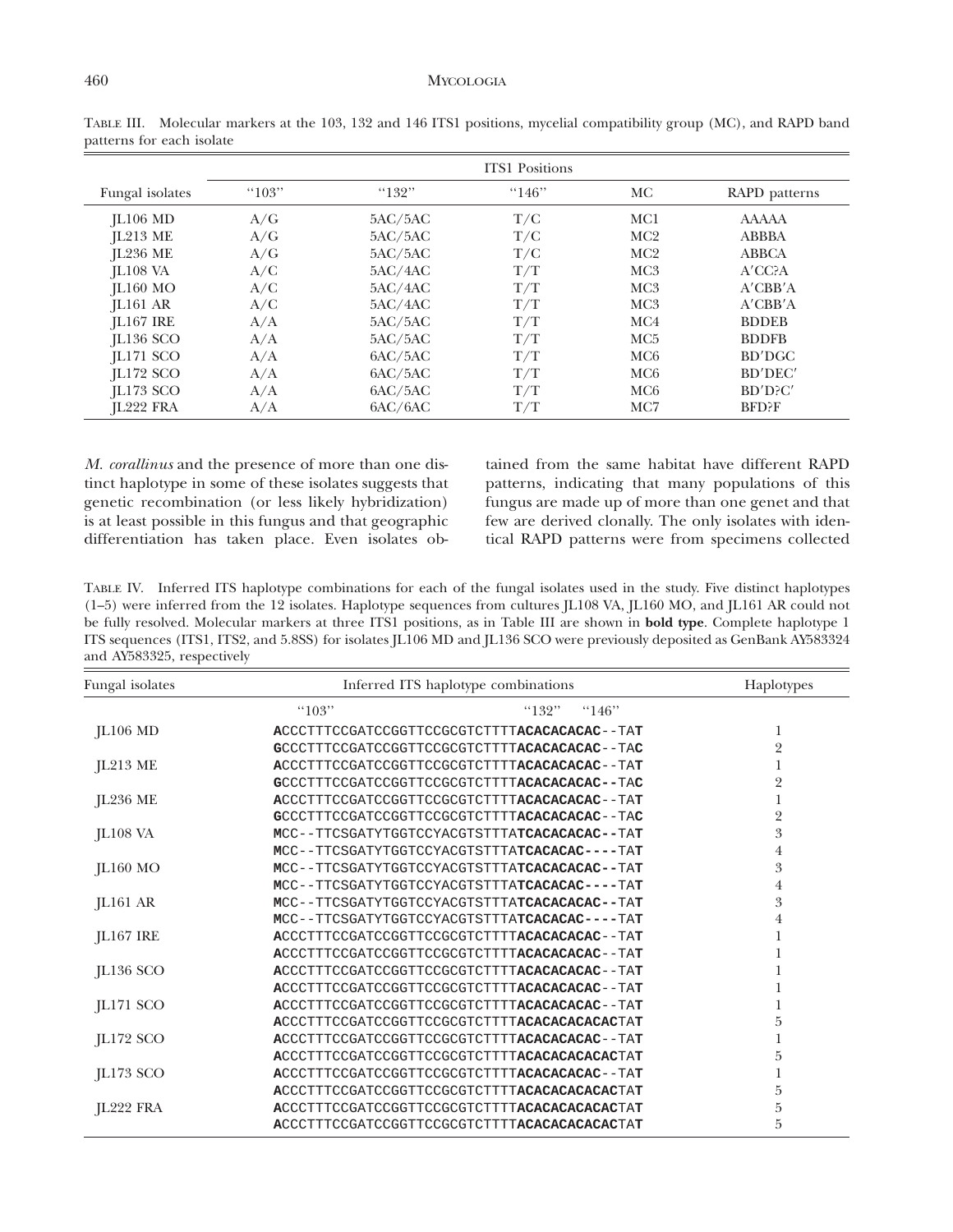in Missouri and Arkansas, indicating in this case the existence of a single large, geographically widespread clone. No sexual state has been described for *M. corallinus,* but the finding that it is heterokaryotic indicates that mating has taken place in the past, an unexpected result given the absence of clamps in isolated mycelia. Because most isolates are distinct genetically and probably not clonally derived, we would expect that there are a number of different mating types in the species.

Mycelial compatibility groups in *M. corallinus* exhibited some structure assignable to geography, with distinctly North American and European groups and no compatibility between the two continents. This has been observed before for fungal plant pathogens. For example a recent gene genealogical study (O'Donnell et al 2000) of *Fusarium graminearum,* a widespread virulent plant pathogen that causes *Fusarium* head blight of wheat and barley, demonstrated that this species is not panmictic but comprises seven phylogenetically distinct groups with limited gene flow among them. The origin of this structure appeared to be mainly geographic separation, but host-mediated isolation also might have played a role.

In the case of *M. corallinus,* there is no indication of a significant genetic separation caused by host switching, as is sometimes observed in fungal plant pathogens (e.g., Brem and Leuchtmann 2003, Harvey et al 2001). In our study, isolates from different lichen hosts in the same habitat were always identical in ITS sequence and intercompatible. However they were never identical in RAPD pattern, suggesting that different genotypes might exhibit minor differences in host preference. A more detailed test of this will compare within- and between-host genetic variation in the same compatibility groups using RAPD markers. Given the intercompatibility of host groups, we expect within- and between-group genetic differences to be no different.

Recent genetic studies of other widely distributed fungal species demonstrate that genetic differentiation may take place without either host switching or geographic separation. For example, a study of cryptic species in *Stachybotrys chartarum* (Cruse et al 2002), which has been implicated as a possible cause of sick-building syndrome, indicated little differentiation caused by geographic separation. Steenkamp et al (2002) similarly found evidence for genetic differentiation, even speciation, in various groups within *Fusarium subglutinans,* but the cause of this differentiation could not be attributed to either hostswitching or geographic distance.

It has been suggested that mycelial incompatibility maintains the genetic identity of genotypes, although genetic exchange between certain genotypes appears

to be permitted. In the case of *M. corallinus,* even this small sample of isolates represents many different compatibility groups and some are known only from a single location at this point. A marked exception is the group formed by isolates from VA, AR and MO, two of which (those from MO and AR) have identical RAPD banding patterns. This particular compatibility group is the most widely distributed one that we studied and might represent a single clone (MO and AR are apparently identical) that has undergone subsequent genetic differentiation in parts of its range.

Isolates from different lichen hosts in the same habitat were always intercompatible and exhibited the same ITS haplotypes, but the RAPD banding patterns were different. Population genetic studies of other bulbilliferous or sclerotial basidiomycetes generally show similar results. For example Punja and Sun (2001) studied mycelial compatibility groups of the widespread soilborne sclerotial basidiomycete *Sclerotium rolfsii* (teleomorph *Athelia rolfsii*) that causes diseases on a wide range of plant species. Isolates were generally unique, single-member compatibility groups structured geographically, but no clear relationship was found between compatibility and host plant of origin. In addition RAPD patterns were usually distinct for each isolate, even those from the same compatibility group, indicating few were clonally derived. High levels of RAPD polymorphism also are observed commonly both within and among compatibility groups in the sclerotial basidiomycete *Rhizoctonia solani* (Duncan et al 1993, Bounou et al 1999).

Genetic polymorphism within compatibility groups of asexual basidiomycetes can be detected using markers other than RAPD markers. For example isolates from the same compatibility group can have different ITS sequences in *Sclerotium rolfsii* (Harlton et al 1995), *Armillaria* spp. (Guillaumin et al 1996) and the *Rhizoctonia solani* species complex (Boysen et al 1996). In *R. solani* genetic differences among and within compatibility groups also are detectable using PCR amplification of SSU nrDNA (Liu et al 1995), RFLPs (Vilgalys 1988, Jabaji-Hare et al 1990, Vilgalys and Gonzales 1990) and isozymes (Laroche et al 1992), suggesting the existence of far greater genetic polymorphism in these groups than we observed in groups of *M. corallinus.*

It was not possible to determine reliably the phylogenetic structure within *M. corallinus* using the limited number of genetic markers we were able to identify in this study. North American isolates were distinctly different from European isolates in the ITS sequence position 103, with all North American isolates being A/G or A/C at this position and all Eu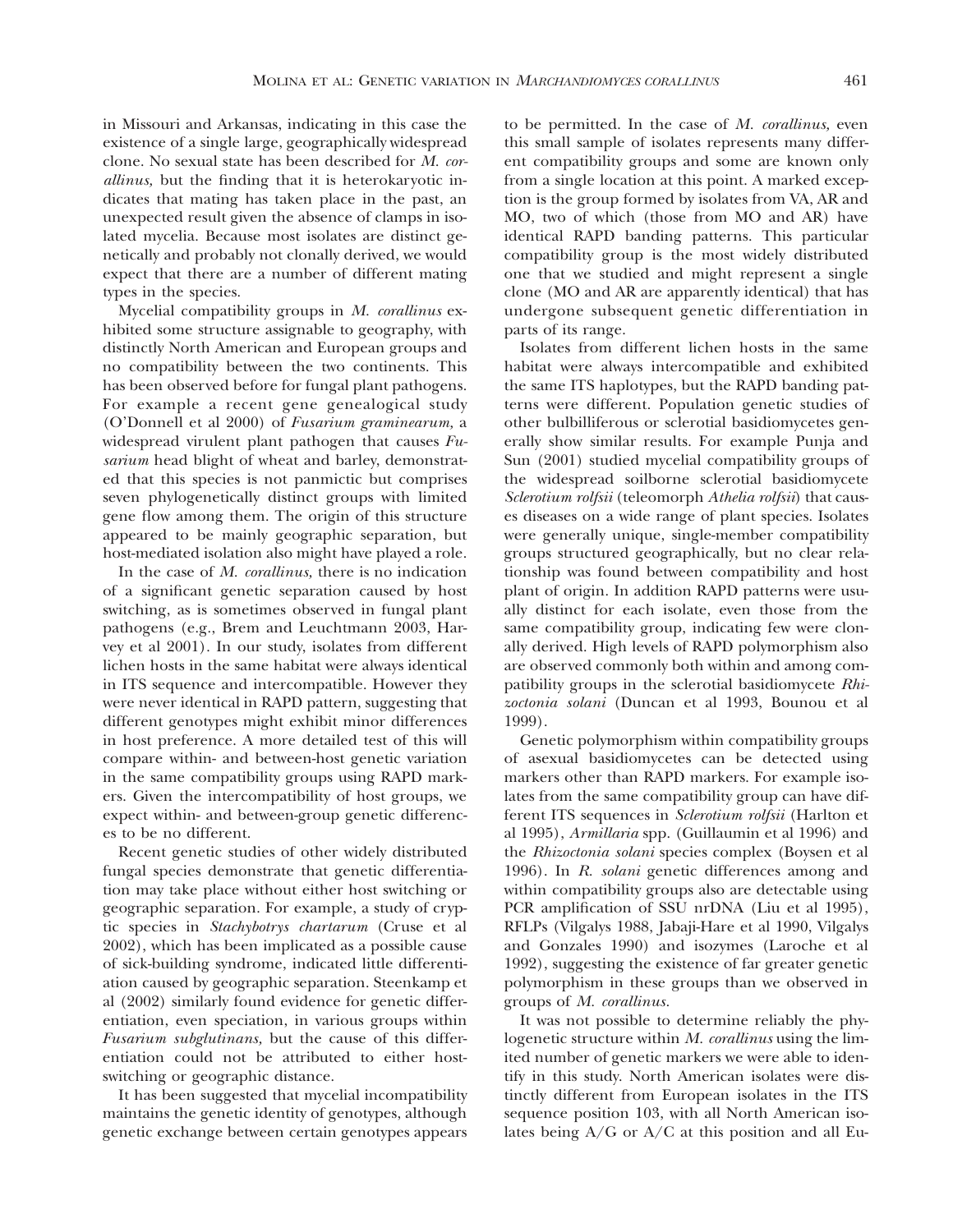ropean isolates A/A. In addition North American and European isolates always were incompatible. However, at the ITS positions 132 and 146, no obvious continental geographic patterns can be seen and there were only minor within-continent differences among either North American or European isolates. We reasoned that the RAPD data could not be used to infer phylogenetic relationships inasmuch as they may represent various combinations of heterokaryotic banding patterns. There may be many of these and no clear indication that they group isolates by location or host type. Because these patterns might have arisen as a consequence of mating events regulated by as yet unknown mating compatibility relationships, we hesitated to make much of them. It is interesting that many of the ITS and RAPD markers found in *M. corallinus* also are found in its close relatives, *M. aurantiacus,* which like *M. corallinus* is lichenicolous, and *M. lignicola,* which is lignicolous. The latter species is also undoubtedly heterokaryotic (it has obvious clamps), but it has not been collected from enough localities to know much about its range (it has not yet been collected in Europe for example). It might be possible in the future to identify enough genetic markers in these species to use in a phylogenetic analysis that addresses both the origin of the nutritionally distinct species and the subsequent divergence of the geographically widespread *M. corallinus.*

As Hawksworth and Rossman (1997) have noted, lichenicolous fungi probably represent an important source of new fungal species, especially because they only recently have been collected extensively outside Europe. Because nearly 95% of described lichenicolous fungi are narrowly host specific the rare but ubiquitous host-generalized species are exceptional and interesting for this reason alone. In addition, however, they might represent heterogeneous assemblages of cryptic species, as has been suggested (Lawrey and Diederich 2003). In the case of *M. corallinus,* among the most geographically widespread of lichenicolous fungi, cryptic speciation probably has not taken place. However there appears to have been some genetic differentiation within this species, generated by geographic, not host, separation.

# ACKNOWLEDGMENTS

We thank Bill Buck, Mariette Cole, Nicholas Hoffmann, Paul Diederich and Howard Fox for providing fresh material for culture. We also thank an anonymous reviewer for valuable comments.

#### LITERATURE CITED

Binder M, Hibbett DS. 2002. Higher level phylogenetic relationships of homobasidiomycetes (mushroom-forming fungi) inferred from four rDNA regions. Mol Phylogen and Evol 22:76–90.

- Bounou S, Jabaji-Hare SH, Hogue R, Charest PM. 1999. Polymerase chain reaction-based assay for specific detection of *Rhizoctonia solani* AG-3 isolates. Mycol Res 103:1–8.
- Boysen M, Borja M, Delmoral C, Salazar O, Rubio V. 1996. Identification at strain level of *Rhizoctonia solani* AG4 isolates by direct sequence of asymmetric PCR products of the ITS regions. Cur Gen 29:174–181.
- Brem D, Leuchtmann A. 2003. Molecular evidence for hostadapted races of the fungal endophyte *Epichloe¨ bromicola* after presumed host shifts. Evolution 57:37–51.
- Crespo A, Blanco O, Hawksworth DL. 2001. The potential of mitochondrial DNA for establishing phylogeny and stabilising generic concepts in the parmelioid lichens. Taxon 50:807–819.
- Cruse M, Telerant R, Gallagher T, Lee T, Taylor JW. 2002. Cryptic species in *Stachybotrys chartarum.* Mycologia 94:814–822.
- DePriest PT, Sikaroodi M, Lawrey JD, Diederich P. 2004. *Marchandiomyces lignicola* sp. nov. shows recent and repeated transition between a lignicolous and a lichenicolous habit. Mycological Research 108 (In press).
- Diederich P. 2000. Host-specificity and co-evolution in lichenicolous fungi. In: The Fourth IAL Symposium, Progress and Problems in Lichenology at the Turn of the Millennium, Book of Abstracts: 102. University of Barcelona, Barcelona.
- , Schultheis B, Blackwell M. 2003. *Marchandiobasidium aurantiacum* gen. et sp. nov., the teleomorph of *Marchandiomyces aurantiacus* (Basidiomycota, Ceratobasidiales). Mycol Res 107:523–527.
- Duncan S, Barton JE, O'Brien PA. 1993. Analysis of variation in isolates of *Rhizoctonia solani* by random amplified polymorphic DNA assay. Mycol Res 97:1075–1082.
- Etayo J, Diederich P. 1996. Lichenicolous fungi from the western Pyrenees, France and Spain. II. More Deuteromycetes. Mycotaxon 60:415–428.
- Gargas A, DePriest PT, Grube M, Tehler A. 1995. Multiple origins of lichen symbioses in fungi suggested by SSU rDNA phylogeny. Science 268:1492–1495.
- Grube M, DePriest PT, Gargas A, Hafellner J. 1995. DNA isolation from lichen ascomata. Mycological Research 99:1321–1324.
- Guillaumin JJ, Anderson JB, Legrand P, Ghaharai S, Berthelay S. 1996. A comparison of different methods for the identification of genets of *Armillaria* spp. New Phytologist 133:333–343.
- Harlton CE, Lévesque CA, Punja ZK. 1995. Genetic diversity in *Sclerotium* (*Athelia*) *rolfsii* and related species. Phytopathology 85:1269–1281.
- Harvey PR, Langridge P, Marshall DR. 2001. Genetic drift and host-mediated selection cause genetic differentiation among *Gaeumannomyces graminis* populations infecting cereals in southern Australia. Mycol Res 105: 927–935.
- Hawksworth DL. 1978. The taxonomy of lichen-forming fungi, reflections on some fundamental problems. In: